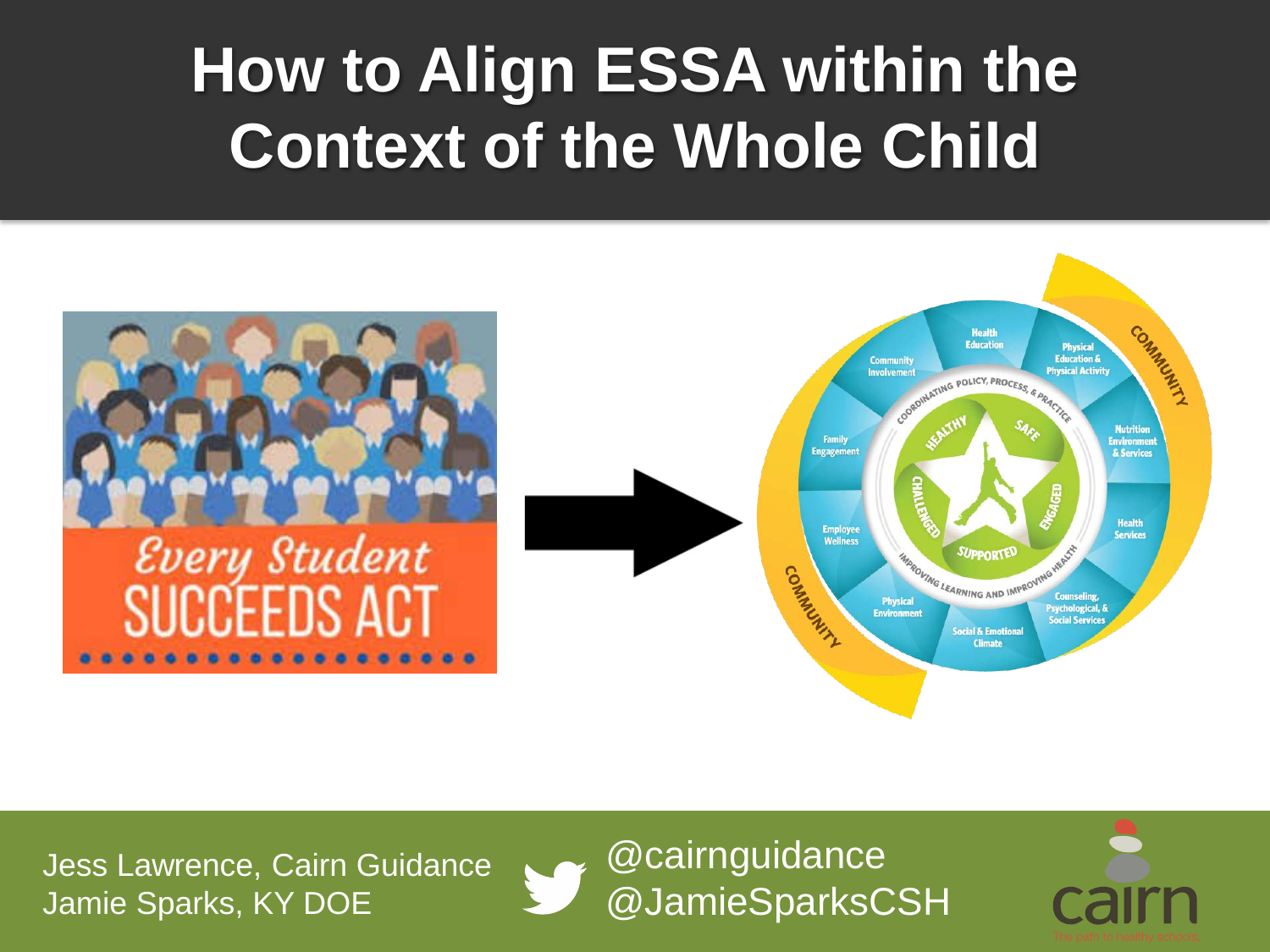### **Session Objectives**

Participants will…

- Increase their knowledge of current WSCC and ESSA updates;
- Participate in an engaging activity to learn about how to align WSCC and ESSA in their own local or state education communities;
- Learn ways to advocate for health and PE funding within their states; and,
- Hear from others on successful implementation of ESSA within school health.



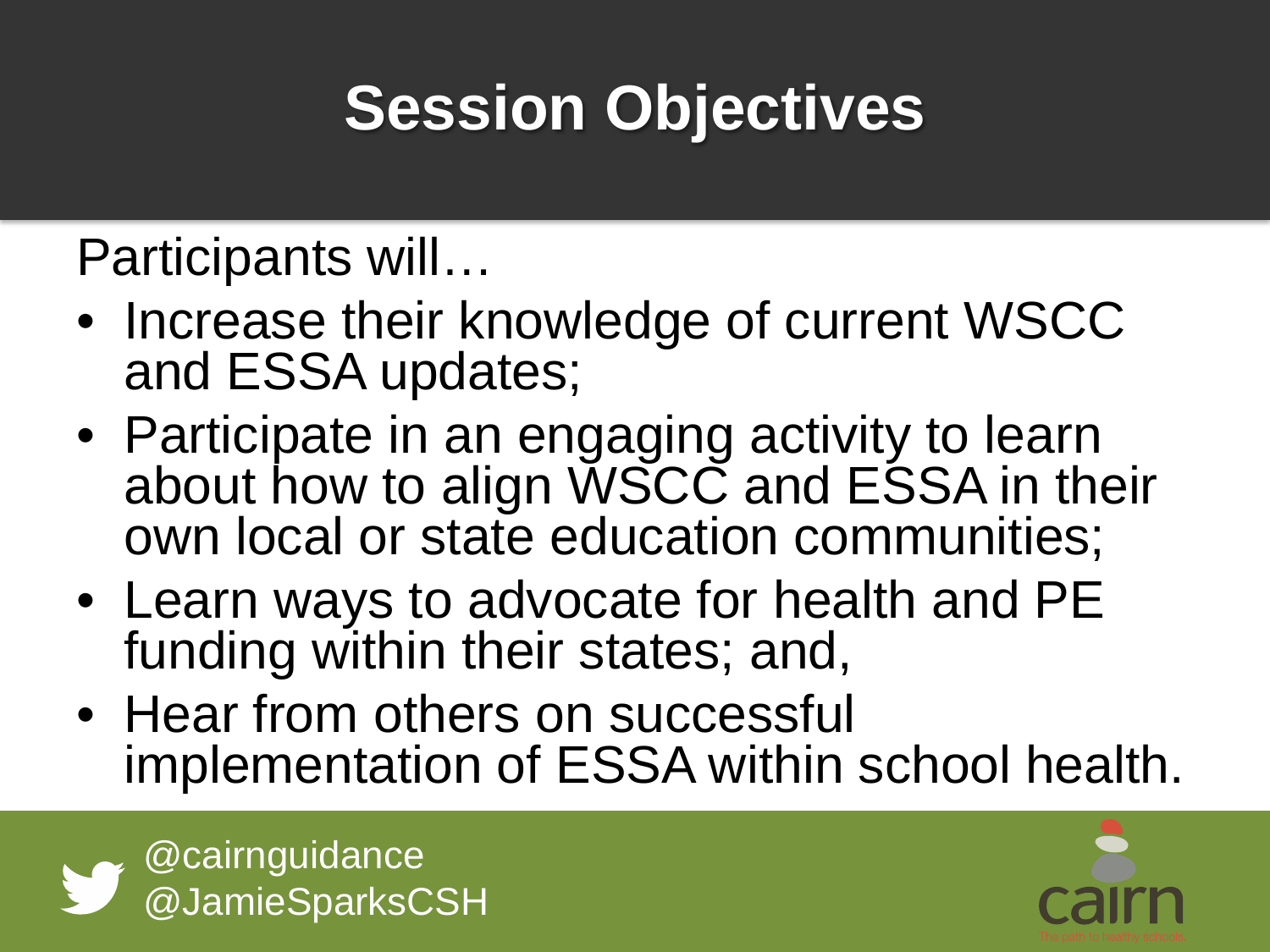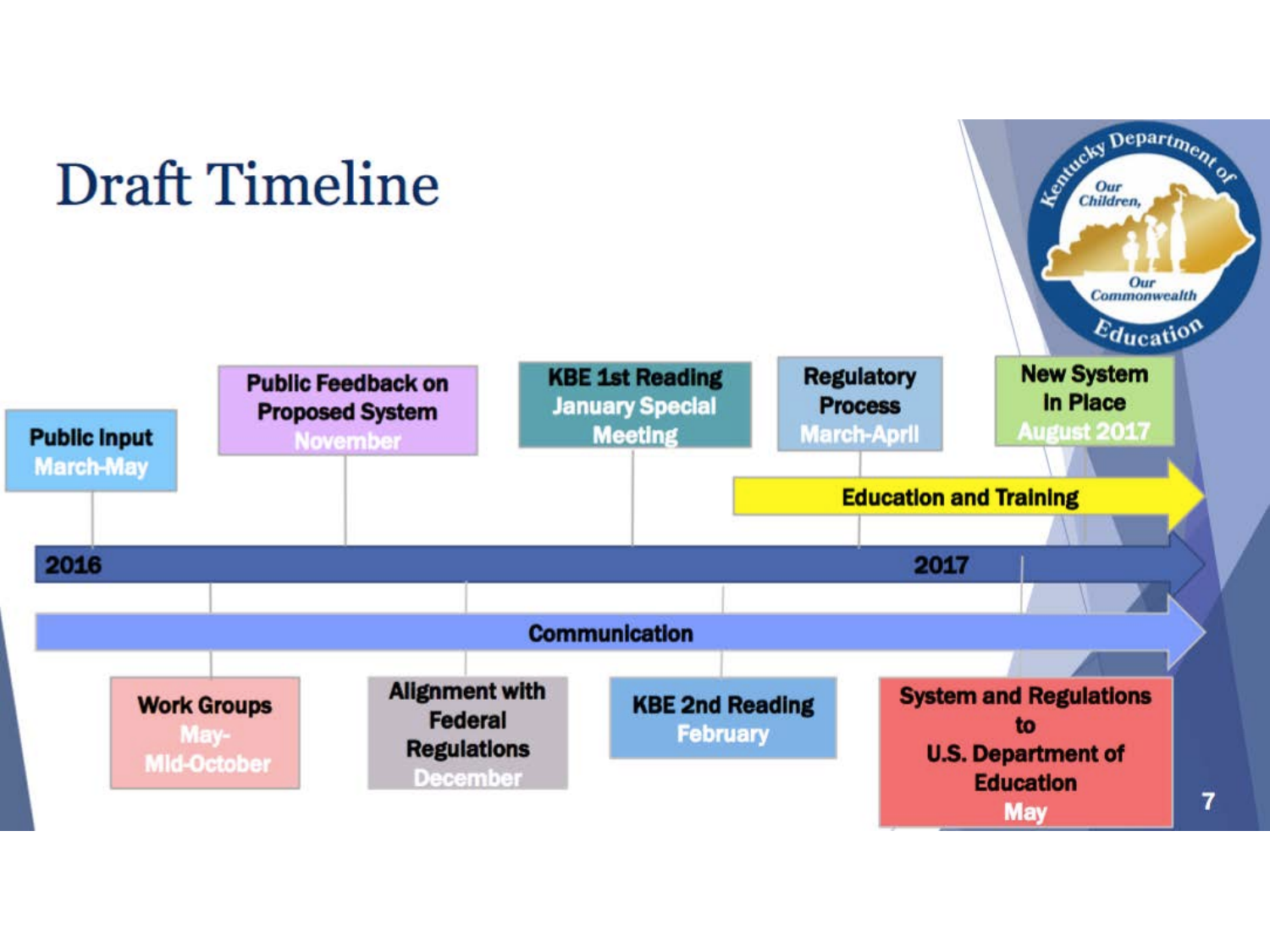## ESSA- Title I Opportunities

- Inclusion in well-rounded education (replaces "core").
- Definition of well-rounded includes health education and PE.
- School-wide programs & targeted assistance schools (40% or more low income)
- Schools can use this funding to develop schoolwide health programs, such as hiring a school nurse, implementing nutrition programs, positive behavior and social-emotional support strategies, bullying prevention programs, or a PE program.



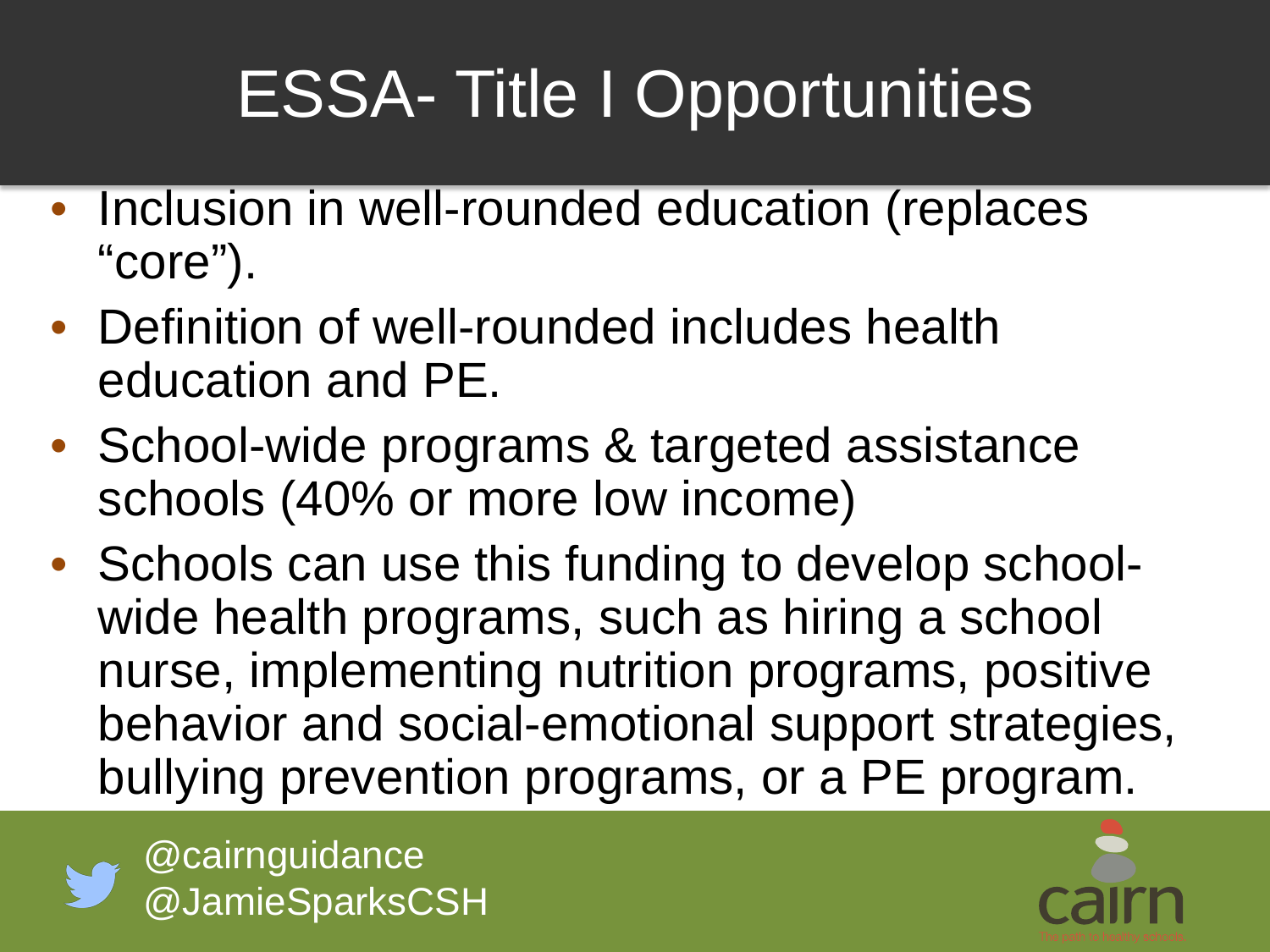## ESSA- Title II Opportunities

- Broader definition for professional development
- Applies to ALL school staff
- School improvement plans
- Educator input
- Evaluation educator effectiveness
- For example, funds may support PD around behavioral and mental health needs of students



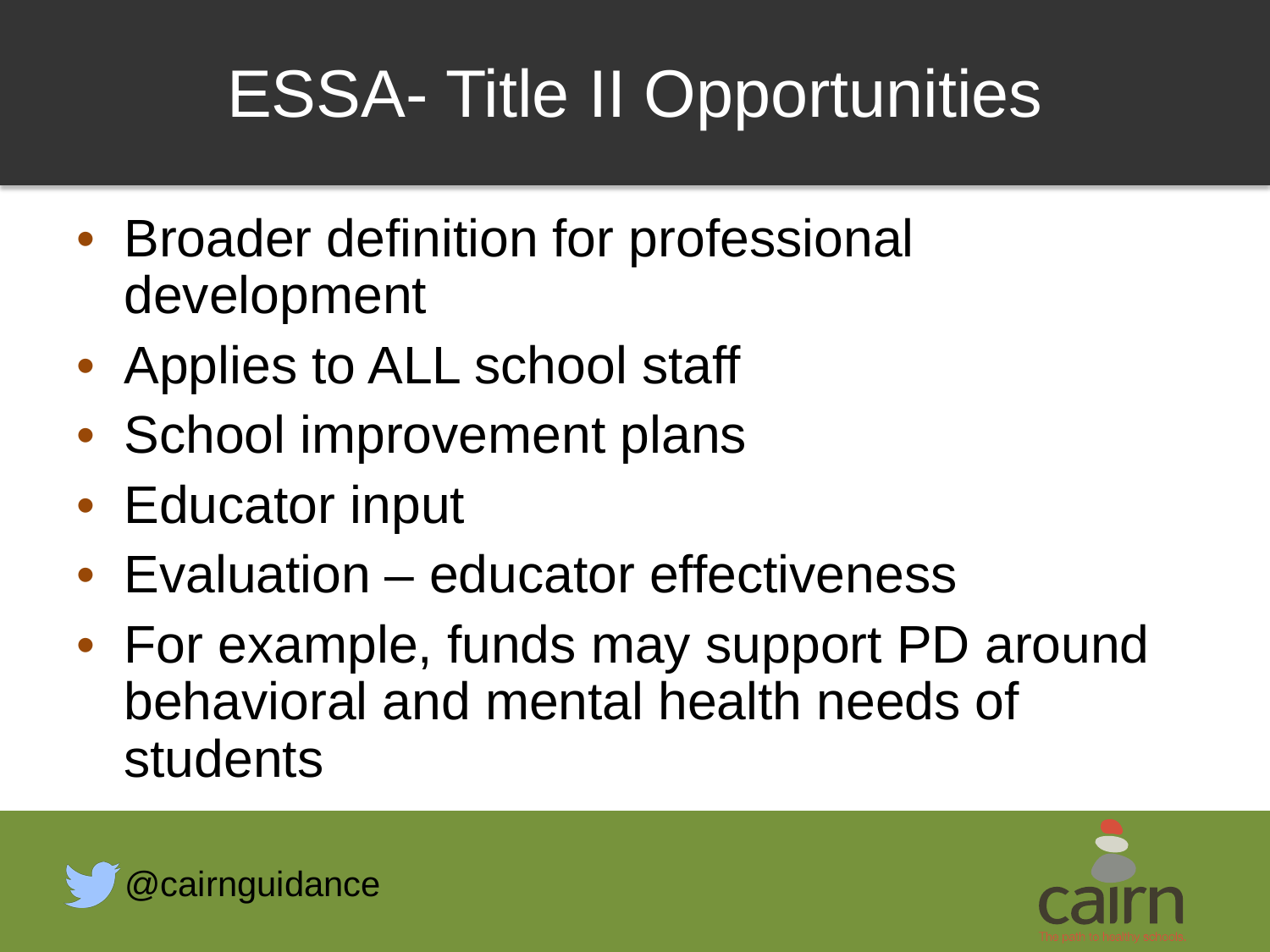## ESSA- Title IV Opportunities

- Block grants to states distributed to school districts
- Part A, Student Support and Academic Enhancement
	- Well-rounded education 20%
	- Safe and Healthy Students 20%
	- Effective Use of Technology
- Needs assessment and school district plan for funds
- Part B, 21<sup>st</sup> Century Community Learning Centers
	- School-community partnerships
	- Funds afterschool programs includes nutrition education and physical activity



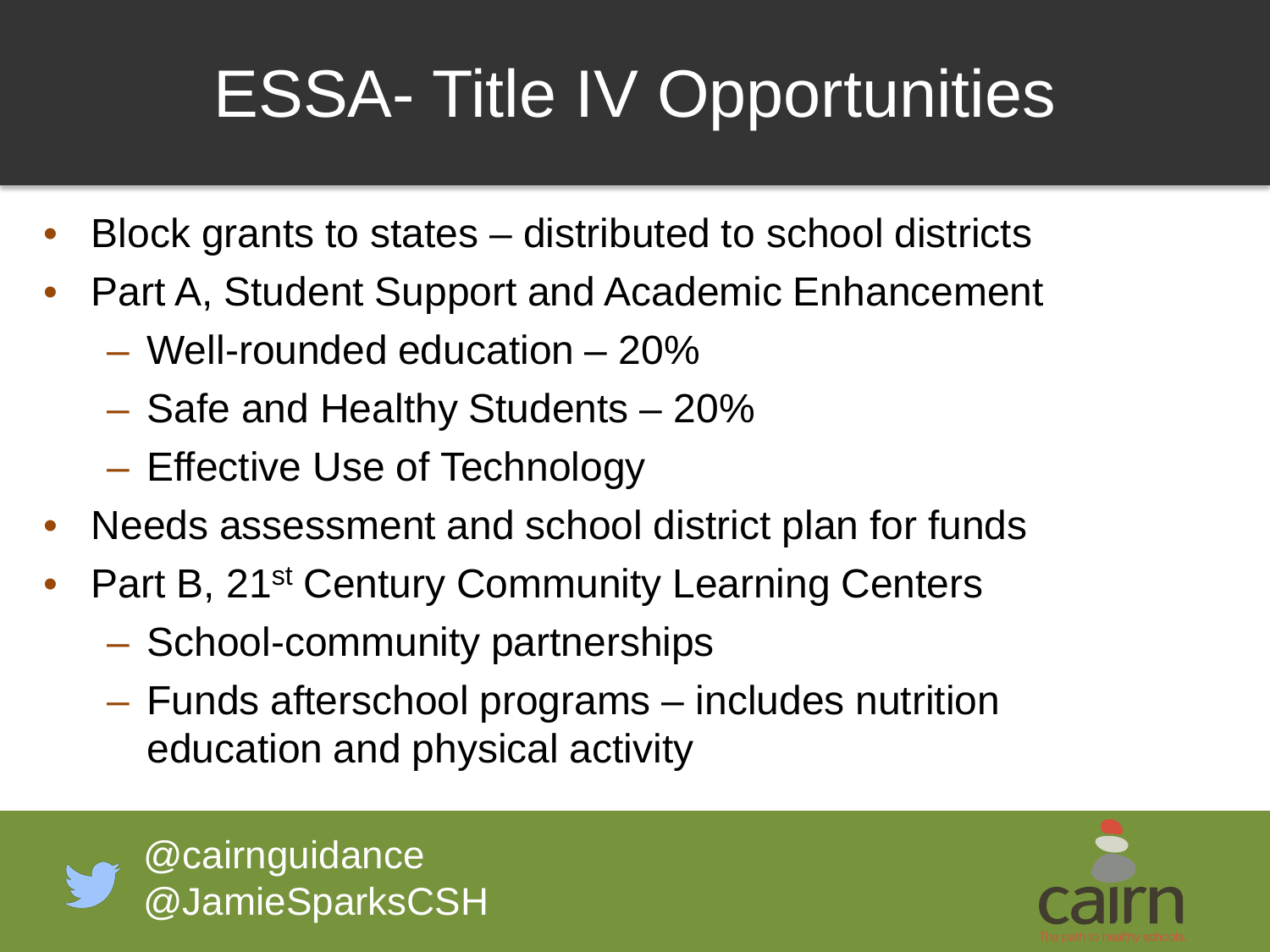### **Every Student Succeeds Act**

# **Title IV, Part A**

- Well-rounded
- Safe and Healthy Schools
- Non-academic indicators

# **Whole School, Whole Community, Whole Child**

• Framework that states can use



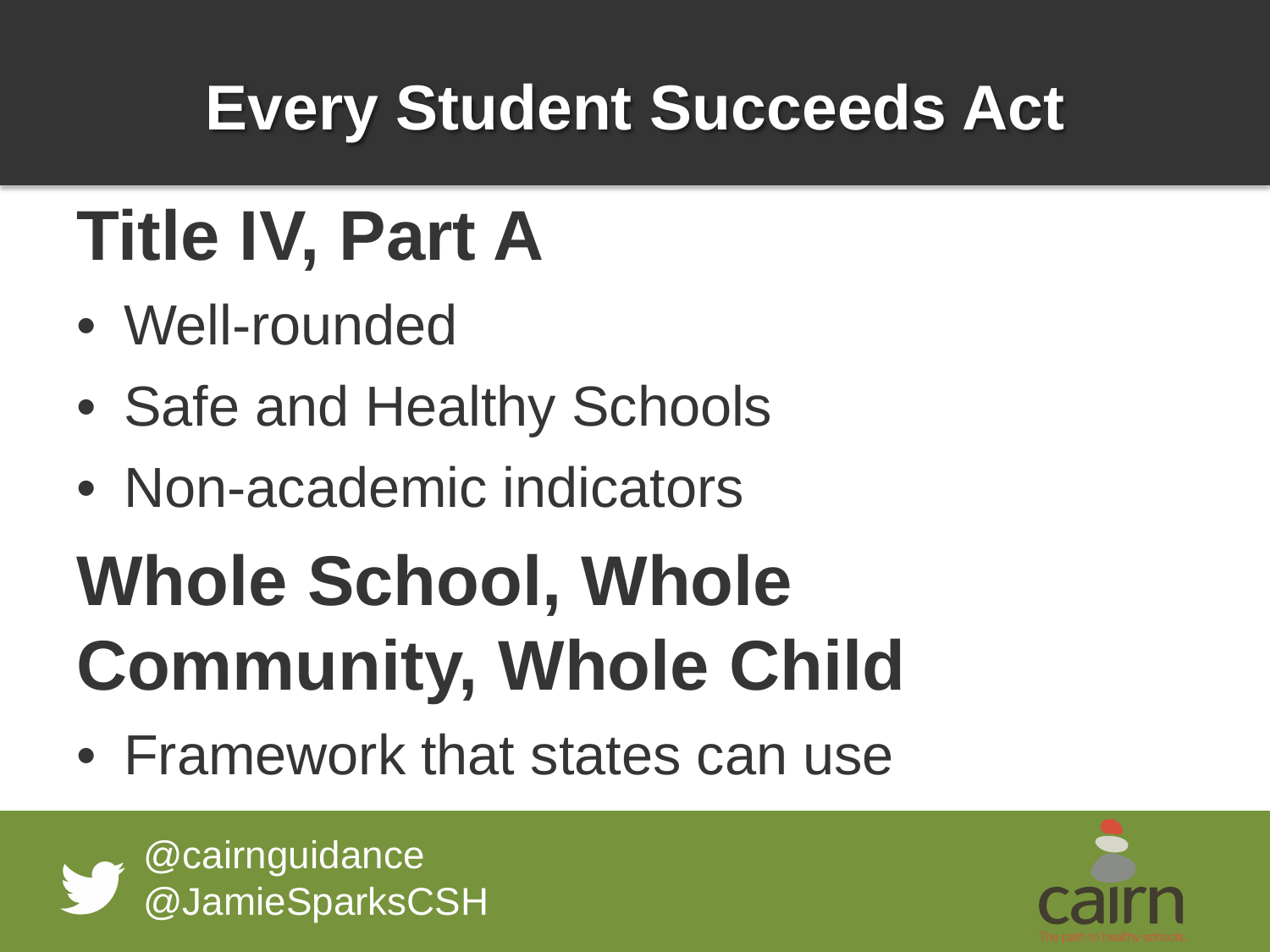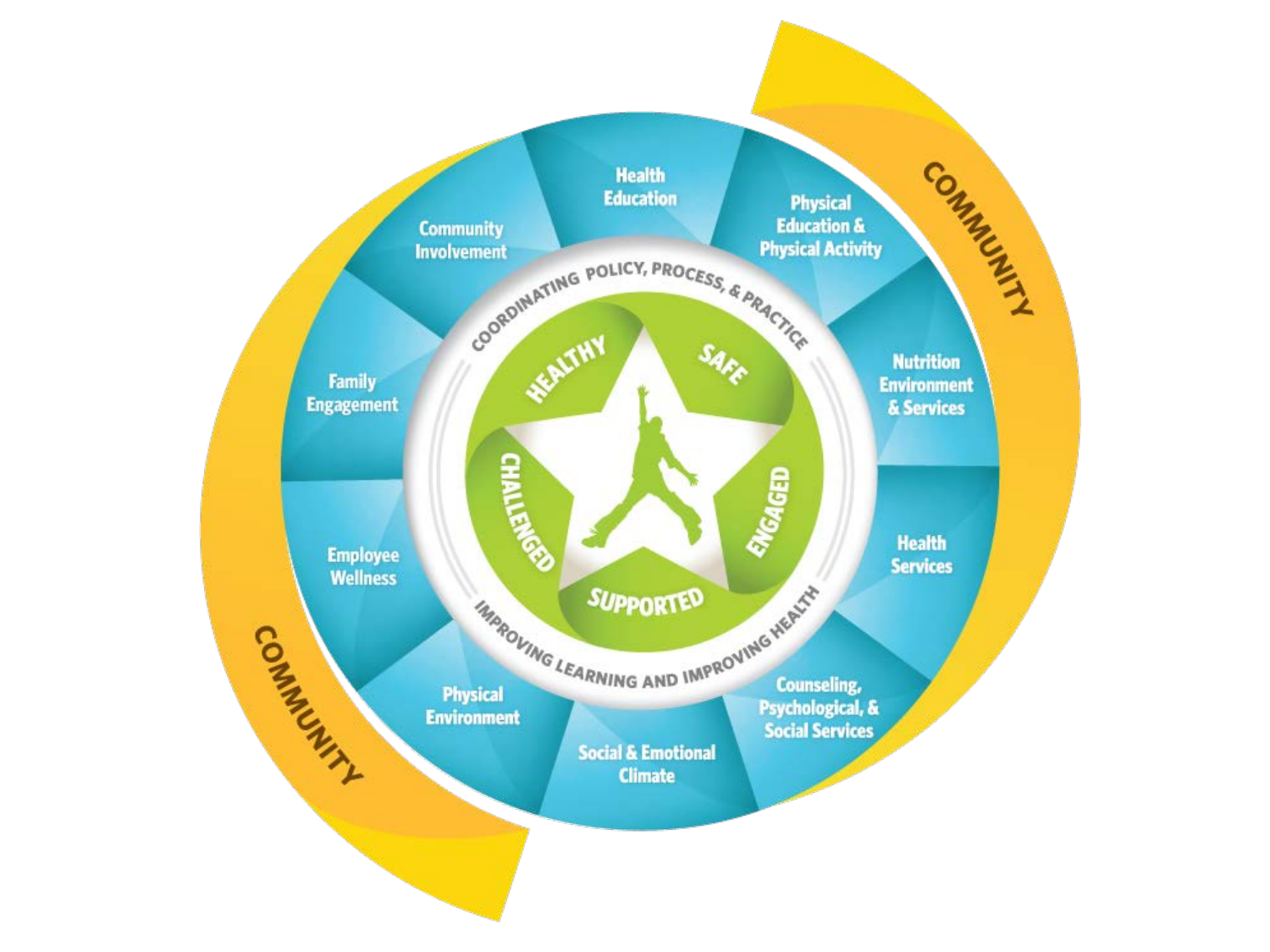### **Alignment/Opportunities Activity**

**The non-academic indicators need to be data driven.** 

**In groups, review the WSCC model and complete two columns on chart paper:**

- **Left: Share exmaples of programs, policies or practices that fit within the WSCC model and could be included in Title IV, Part A funding?**
- **Right: What is the assessment tool or evaluation tool or what could you measure that could be used to gauge outcomes, to gather data?**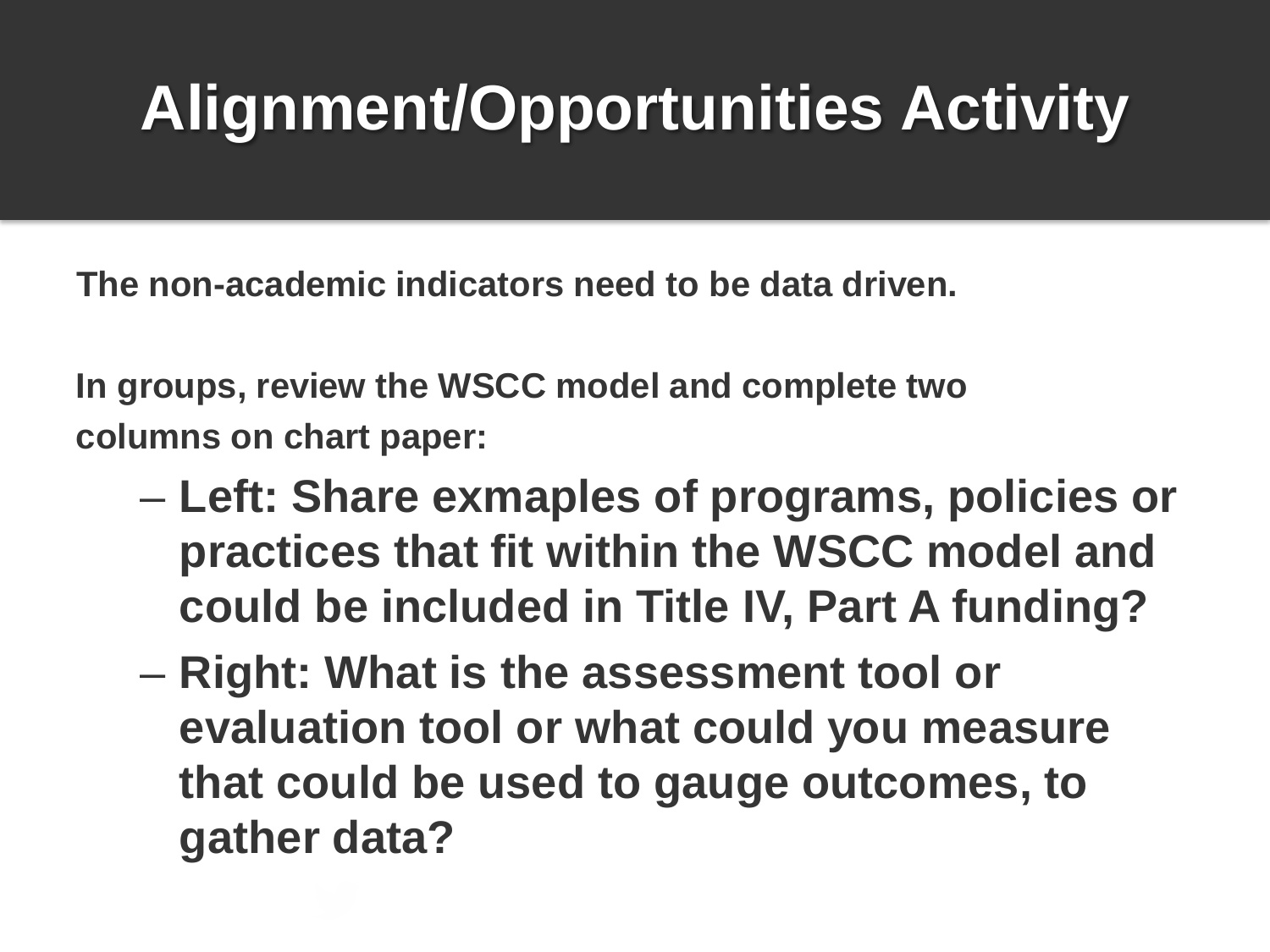#### **SYMBALOO**

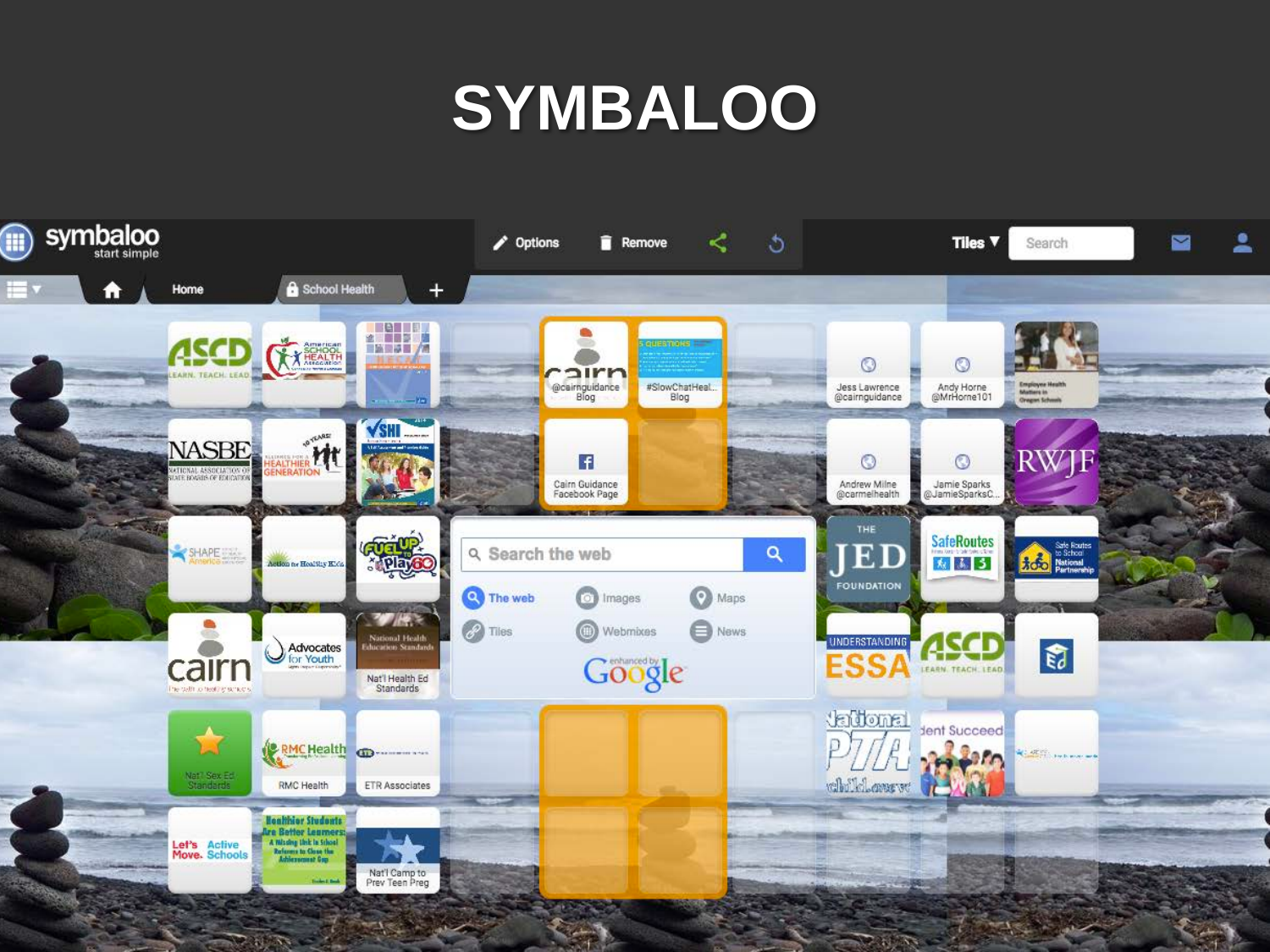### Questions?